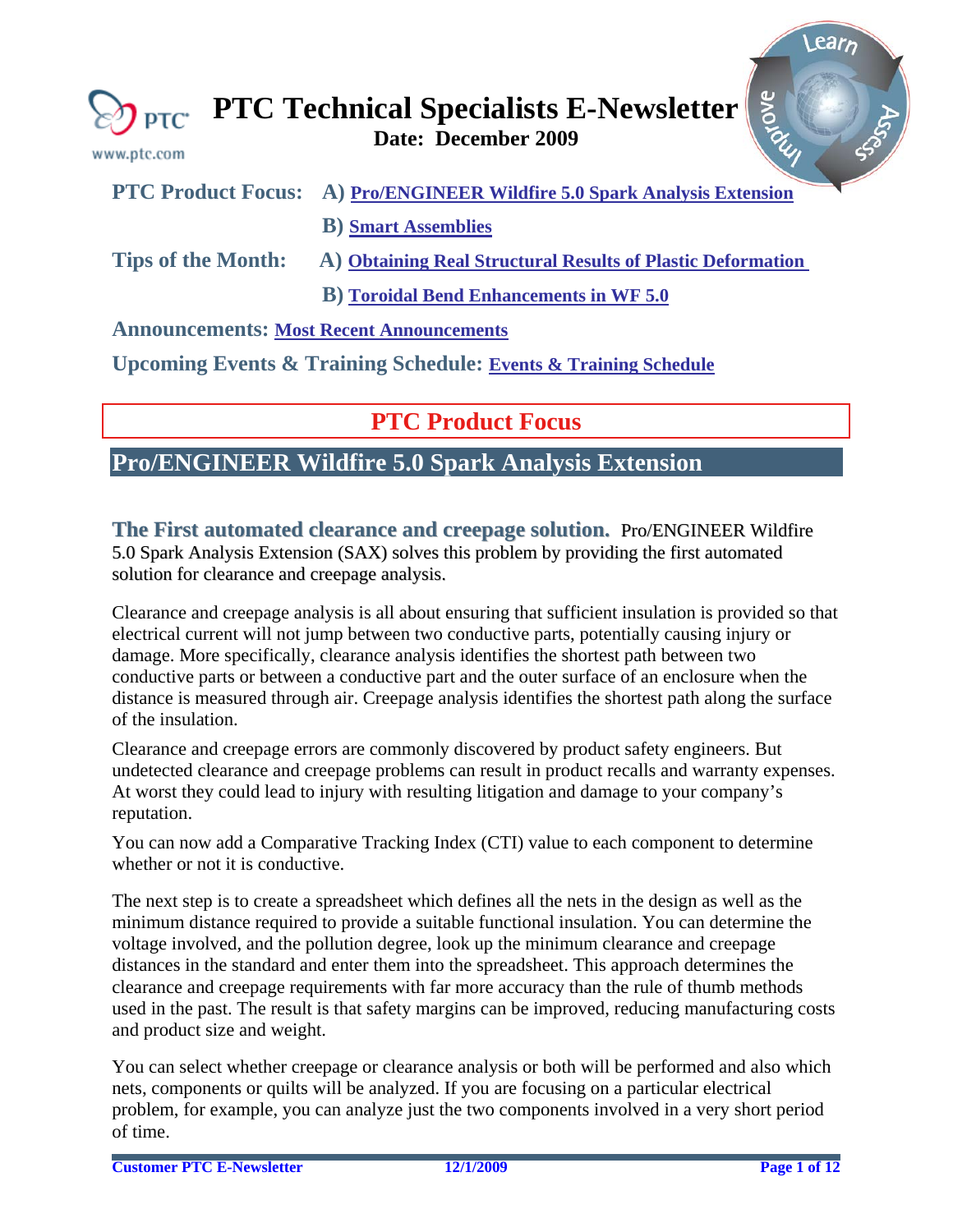### **Graphics aid in problem diagnosis.**

 The software automatically measures the clearance and/or creepage for each selected net and compares the actual distances against the minimum distances that are entered into the spreadsheet. When the analysis is complete the violations are displayed for further investigation. You can select a violation and the path is displayed in a graphic window to help understand the failure. The software also provides the safety value for each net, quilt or component that has been analyzed. The analysis results are stored with the assembly for later design reviews.

You may also override the results and ignore the violation. When a violation is overridden, the name of the user that overrode the violation and note explaining the reason is stored in the assembly. For example, the note may explain that a user has decided to add a plastic cap over the offending part.

Pro/ENGINEER also automates the process of incorporating manufacturing variation into clearance and creepage analysis. Clearance and creepage analysis can quickly be performed at maximum, minimum and nominal tolerances. When examining the impact of variation of particular components, you can set each component at any desired tolerance level.

Pro/ENGINEER Wildfire 5.0 Spark Analysis Extension automates the analysis of 3D electromechanical assemblies for clearance and creepage analysis, making it possible to fully investigate designs with much higher levels of accuracy. This new method makes it possible to deliver safer products to market in less time and at a lower cost than was possible in the past.

### **Key Benefits**

- Automates electrical clearance and creepage analysis directly on the digital model
- Clearly identifies product safety issues
- Improves design quality by helping optimize designs for electrical product safety
- Saves time and reduces prototype costs
- Reduces production rework and scrap

### **Capabilites**

- Provides easy model setup
- Defines the minimum distances required to provide proper insulation

• Verifies that measured distances comply with clearance and creepage files for nets (a group of conductive components and/or quilts), components, and assembly quilts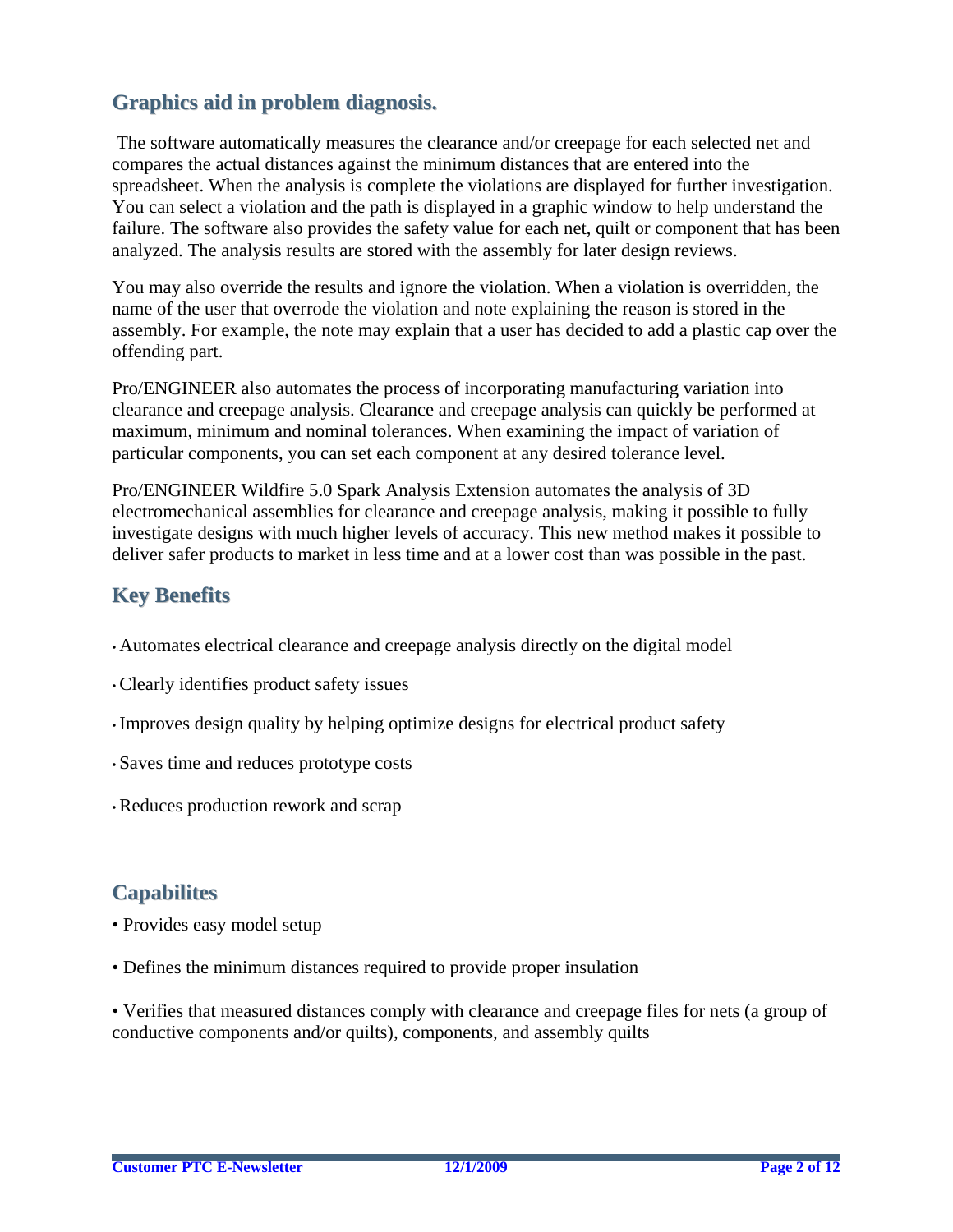### <span id="page-2-0"></span>**Model Setup**

• Quickly define the conductivity of components by adding the Comparative Tracking Index (CTI) parameter to parts

- Temporarily colorize components and quilts based on the CTI to enable fast visual feedback
- Use Microsoft® Excel® to define nets and associated clearances

### **Flexible Analysis**

- Define the minimum distances required to ensure product safety
- Define the groove width for short-circuit path calculation
- Analyze and verify clearance and creepage distances between quilts, components, or nets

### **Analysis Results**

• Easily investigate violations in the results window; when a violation is selected, the path will be displayed in the graphics window to help the user better understand the failure

• Quickly determine whether a net has been analyzed, passed, or failed, or whether a failure has been overridden, by viewing the status of all nets listed in the results window

• Gain greater insight into design decisions; results that have been overridden automatically save the user name in the assembly, along with information that describes why the violation was overridden

• Save analysis results with the top-level assembly for design reviews

For more details about creating Pro/ENGINEER Wildfire 5.0 Spark Analysis Extension, please visit the Product area of [ptc.com](http://www.ptc.com/) or contact your PTC Account Manager.

# [Back To Top](#page-0-0)

# **PTC Product Focus**

**Smart Assemblies for Windchill** 

[Click Here To View](http://members.shaw.ca/jpeng/newsletter/PTC_Technical_Specialists_E-Newsletter_2009_12_desktopb.pdf)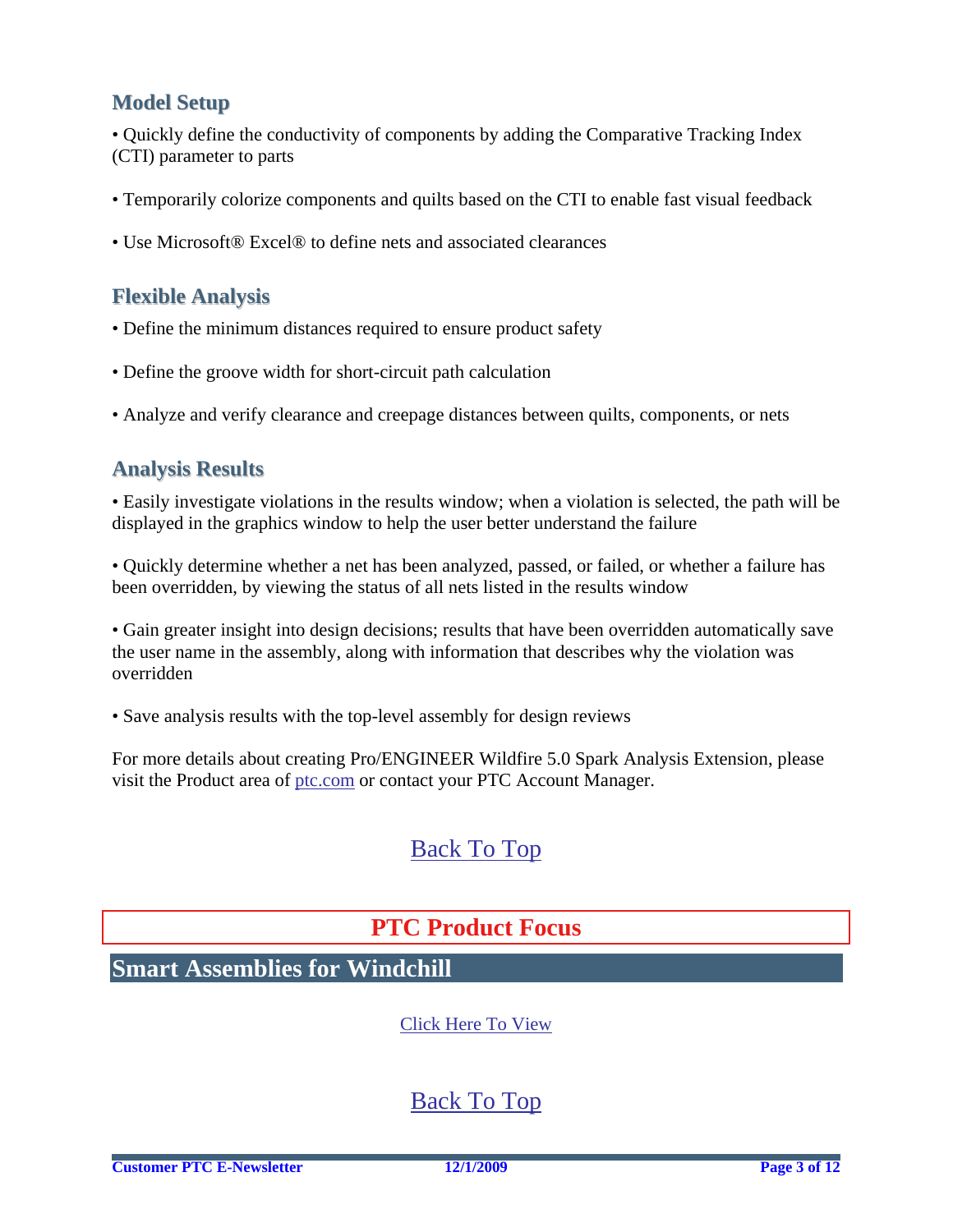# **Tips of the Month**

# <span id="page-3-0"></span>**Obtaining Real Structural Results of Plastic Deformation**

Pro/Engineer Wildfire 5.0 Advanced Mechanica lets you define materials which are capable of handling plastic deformation.

**Plasticity** describes the deformation of a material undergoing non-reversible changes of shape in response to applied forces. For example, a solid piece of metal or plastic being bent or pounded into a new shape displays plasticity as permanent changes occur within the material itself.



Inside the new materials properties UI you can chose any type of material considering the Stress-Strain response (Linear, Hiperelastic or Elastoplastic).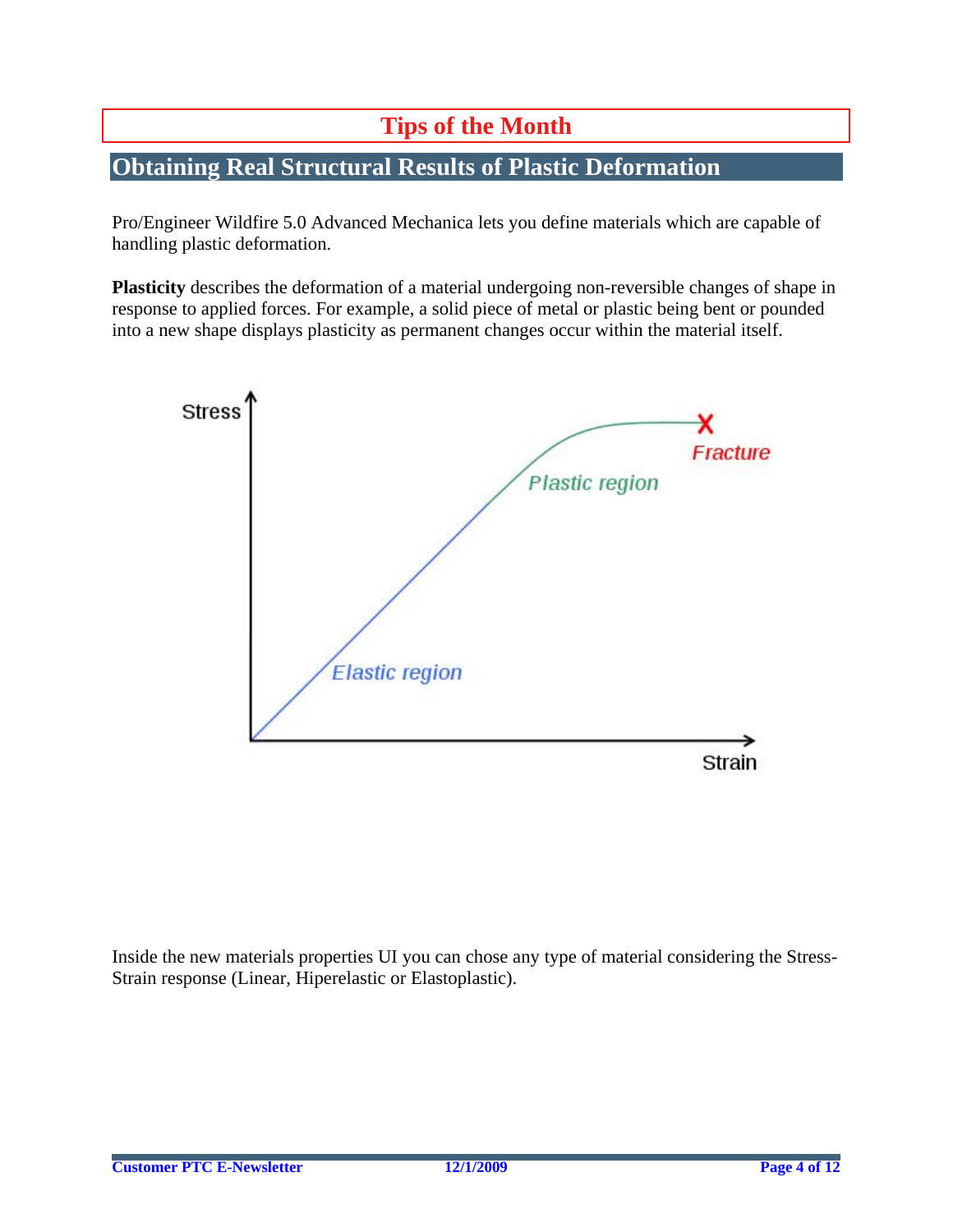| Name                                                     |                   |                     |                        |        |                         |               |   |
|----------------------------------------------------------|-------------------|---------------------|------------------------|--------|-------------------------|---------------|---|
| MGAL3ZN                                                  |                   |                     |                        |        |                         |               |   |
| Description                                              |                   |                     |                        |        |                         |               |   |
|                                                          |                   |                     |                        |        |                         |               |   |
|                                                          |                   | Density 1.79753e-09 |                        |        | tonne/mm <sup>^3</sup>  |               | ٠ |
| Structural Thermal Miscellaneous Appearance User Defined |                   |                     |                        |        |                         |               |   |
| Symmetry Isotropic                                       |                   |                     |                        |        |                         |               | ٠ |
|                                                          |                   |                     |                        |        |                         |               |   |
|                                                          |                   |                     | Stress-Strain Response |        | Elastoplastic<br>Linear |               |   |
| Poisson's Ratio 0.35                                     |                   |                     |                        |        | Hyperelastic            |               |   |
| Young's Modulus 44815.9                                  |                   |                     |                        | MPa    | Elastoplastic           |               |   |
| Coeff. of Thermal Expansion 2.88e-05                     |                   |                     |                        | /C     |                         | Elastoplastic |   |
| Mechanisms Damping                                       |                   |                     |                        | sec/mm |                         |               |   |
| Isotropic Hardening Law                                  |                   |                     |                        |        |                         |               |   |
| Define By Tests Edit                                     |                   |                     |                        |        |                         |               |   |
|                                                          |                   | Power Law           |                        |        |                         |               |   |
| Modified Modulus 2279.19                                 |                   |                     |                        | MPa    |                         |               |   |
|                                                          | Exponent 0.689892 |                     |                        |        |                         |               |   |
| Coeff. of Thermal Softening 0                            |                   |                     |                        | /C     |                         |               |   |
| <b>Material Limits</b>                                   |                   |                     |                        |        |                         |               |   |
| Tensile Yield Stress *                                   |                   | 90                  |                        |        | MPa                     |               |   |
| <b>Tensile Ultimate Stress</b>                           |                   | 156.826             |                        |        | MPa                     |               | ٠ |
| <b>Compressive Ultimate Stress</b>                       |                   |                     |                        |        | MPa                     |               |   |
| * Required Fields                                        |                   |                     |                        |        |                         |               |   |
| Failure Criterion                                        |                   |                     |                        |        |                         |               |   |
| None                                                     |                   |                     |                        |        |                         |               | ٠ |
| Fatigue                                                  |                   |                     |                        |        |                         |               |   |
| None                                                     |                   |                     |                        |        |                         |               |   |

With any part affected by a plasticity deformation open, go to **Application> Mechanica**, then

Click on the material definition  $\begin{bmatrix} \overline{a} \\ \overline{a} \end{bmatrix}$  and select new  $\begin{bmatrix} \overline{a} \\ \overline{b} \end{bmatrix}$ .

You now can create your own material with the mechanical behavior of plasticity defining a graphic test of Plastic Strain vs. Stress or by defining the coefficients of Linear Hardening, Power Law, Exponential Law and a Perfect Plasticity.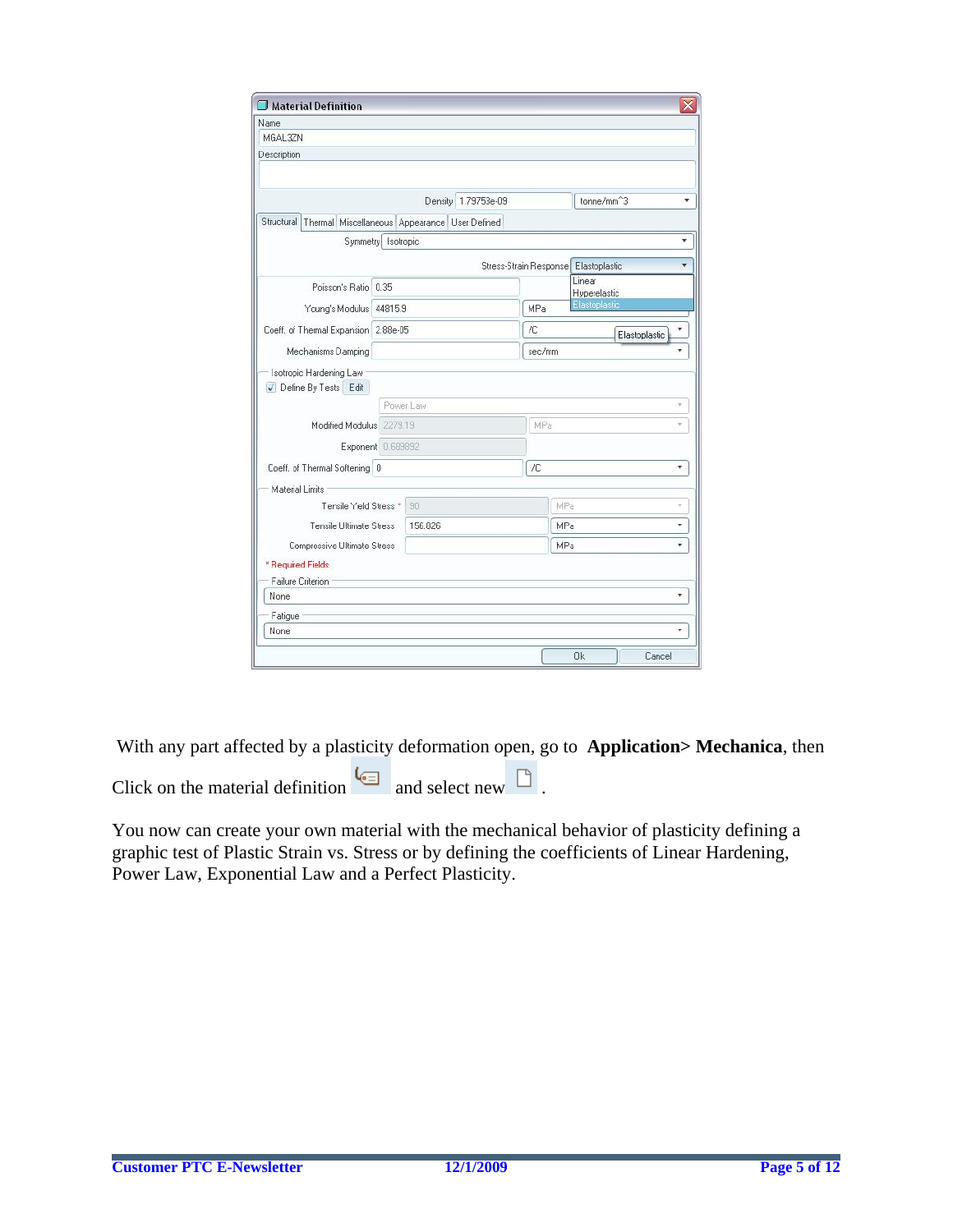

For this example we will define the material by Graphic Tests as showed in the previous image, and we select **Automatic** in the **Select Hardering Law** dialog box and we will mark the check box for **Use Best Fit Coeficients** in order to get a better interpolation of the behavior of the graphic.

After you have you material ready, assign the material to the part using  $\Box$ .

Next step, you most define the boundary constrains applying the adequate sets of constrains and loads affected by the part.

Now go to **Analysis > Mechanical Analyses/Studies… >File> New Static…** and make sure your loads and constrains are selected. Give a name and description to your analysis and then mark the check box of **Nonlinear** and activate the check box of **Include Plasticity.** You will have a setup similar like the image bellow.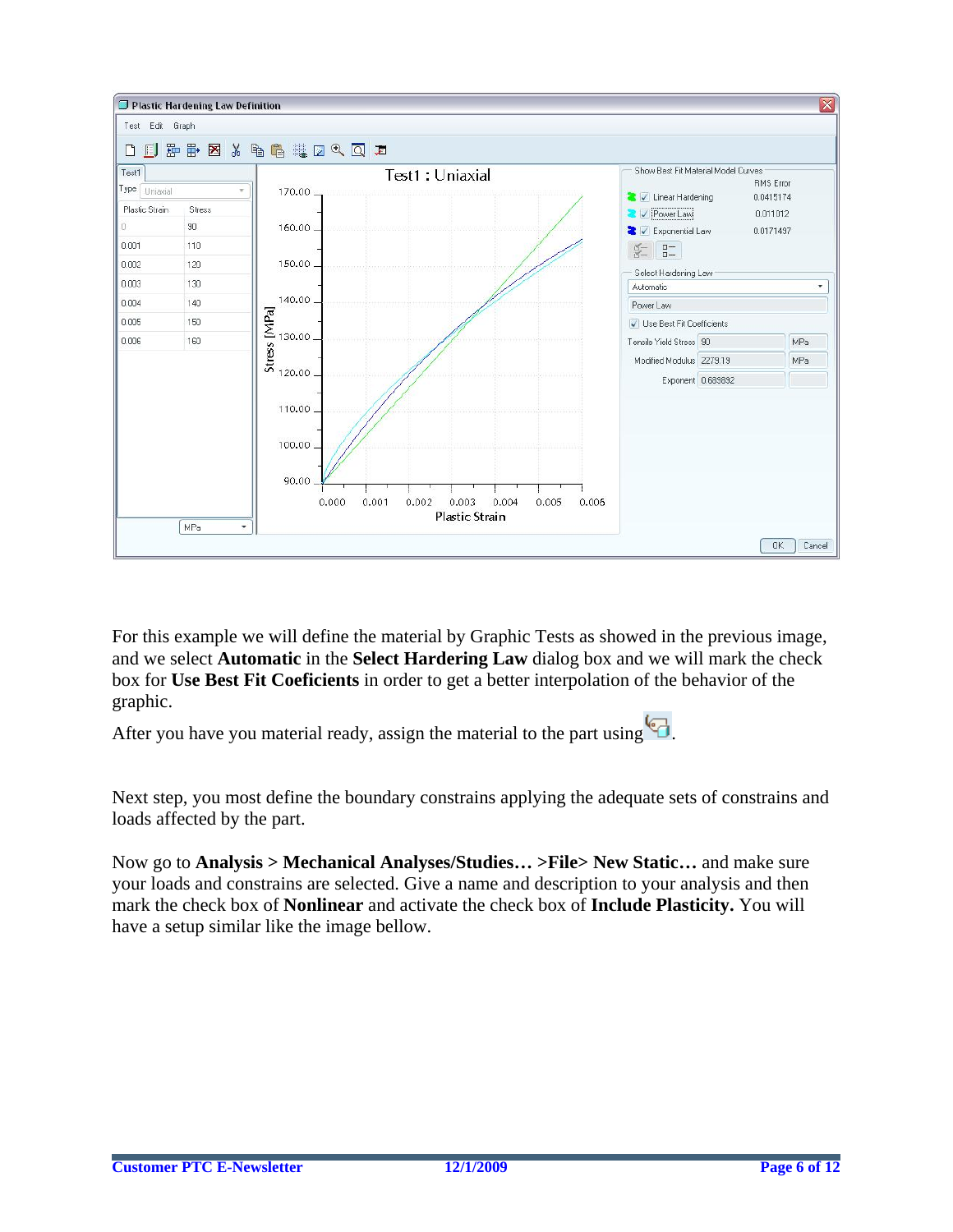|                         | SAW_FOOT_PLASTIC                                                                                                   |                        |          |                                                                 |                        |
|-------------------------|--------------------------------------------------------------------------------------------------------------------|------------------------|----------|-----------------------------------------------------------------|------------------------|
| Description:            |                                                                                                                    |                        |          |                                                                 |                        |
| Constraints             |                                                                                                                    |                        | Loads    |                                                                 |                        |
| Combine Constraint Sets |                                                                                                                    |                        | Name     | Sum Load Sets                                                   |                        |
| Name                    | ConstraintSet1                                                                                                     | Component<br>907859 2D | LoadSet1 |                                                                 | Component<br>907859 2D |
| Load                    | $\sqrt{}$ Nonlinear<br>Nonlinear Options<br>Calculate large deformations<br>Include Hyperelasticity<br>Temperature | Convergence Output     | Excluded | Inertia Relief<br><b>Include Contacts</b><br>Include Plasticity |                        |
| Intervals               | Distribution                                                                                                       |                        | Elements |                                                                 |                        |
|                         | Number of Intervals:                                                                                               |                        |          | $\frac{4}{7}$<br>$\mathbf{1}$                                   |                        |
| 0.                      | Ū                                                                                                                  |                        |          | <b>Full results</b>                                             | Clear                  |
| ٦<br>1.                 |                                                                                                                    |                        |          | $\sqrt{\phantom{a}}$ Full results                               | Space Equally          |
|                         |                                                                                                                    |                        |          |                                                                 | $\Box -$<br>⋭<br>$n -$ |
|                         |                                                                                                                    |                        |          |                                                                 |                        |

You will require a minimum of 1 interval to run this analysis. Define the Convergence Method to **Single-Pass Adaptive**, and make sure you calculate the **Stresses, Reactions** and **Rotations** in the Output tab and then click **OK** 

Finally you run the Analysis by clicking the green flag or **Start Run**, and click **OK .** 

To Review your results click on **inside the Analyses and Design Studies** after your analysis is completed and select the results you need to validate.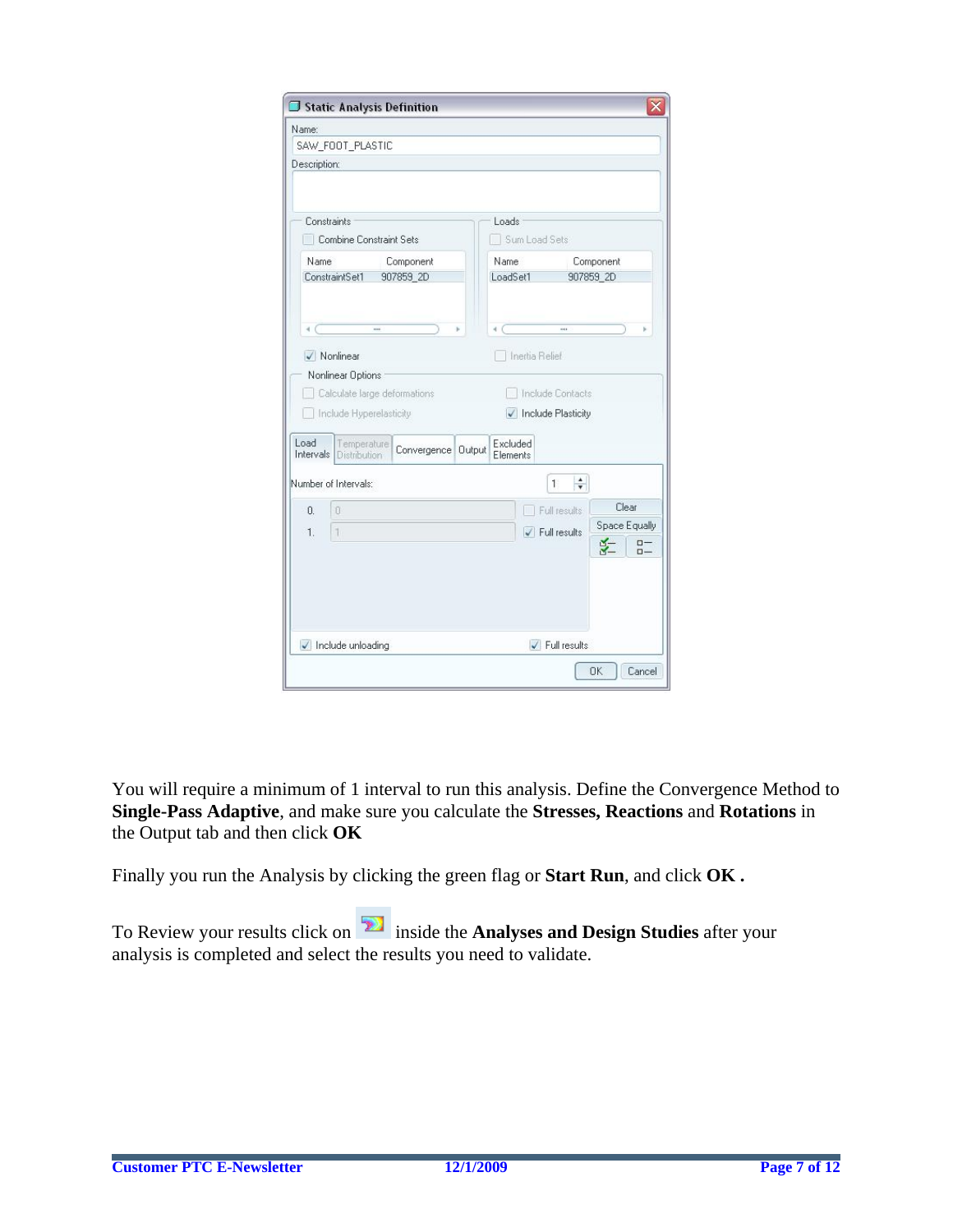<span id="page-7-0"></span>

# [Back To Top](#page-0-0)

# **Tips of the Month**

**Toroidal Bend Enhancements in WF 5.0** 

[Click Here To View](http://members.shaw.ca/jpeng/newsletter/PTC_Technical_Specialists_E-Newsletter_2009_12_desktopb.pdf)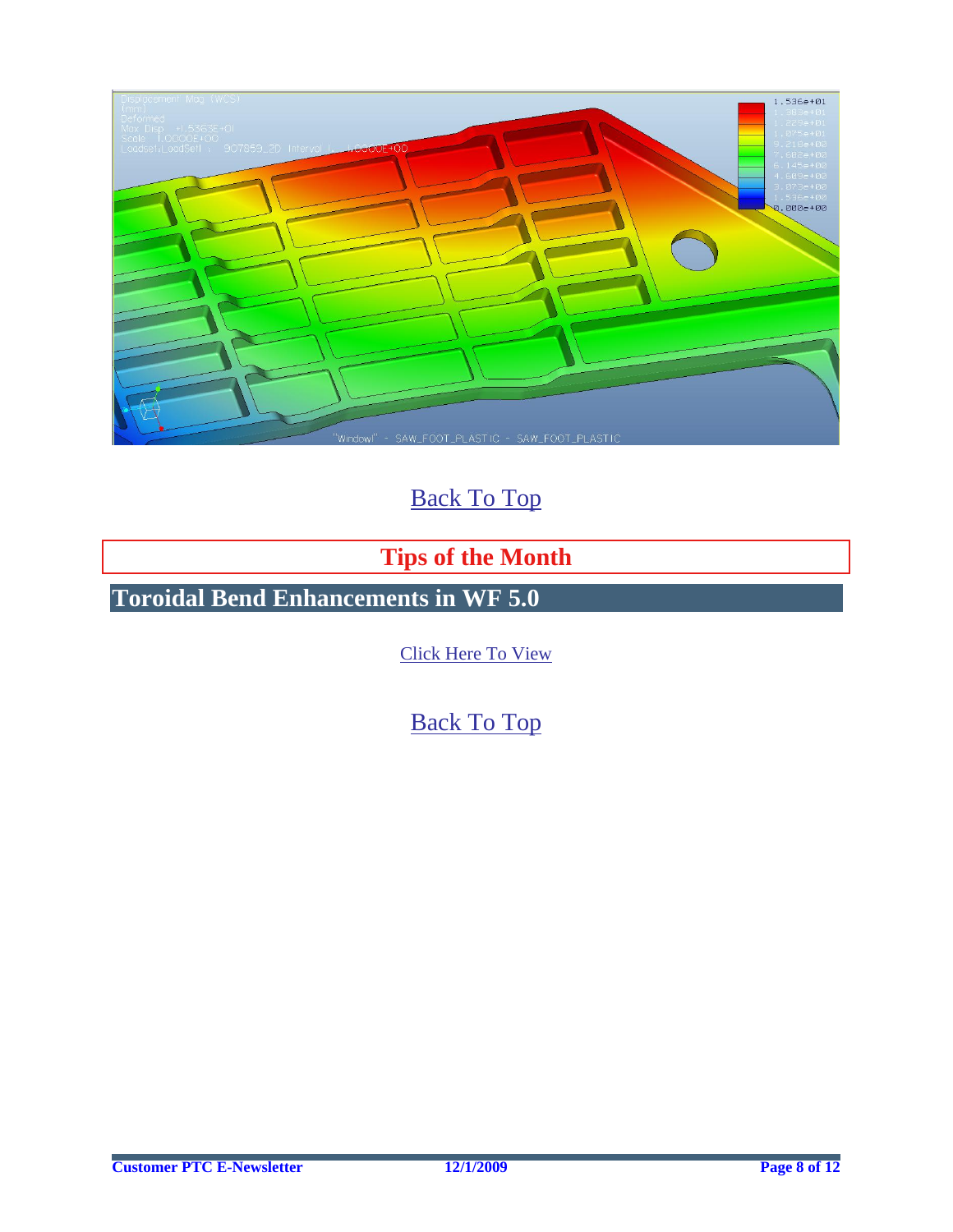### **Announcements**

### <span id="page-8-0"></span>PTC Tips & Techniques Newsletter Archives

Did you miss an issue? Can't find that awesome technique you read about? Fear not, you can click on the link below and go through our Customer PTC E-Newsletter archives.

[Customer Care Zone](http://www.ptc.com/carezone/)

#### PTC Tips & Techniques Webcasts: Work Smarter. Not Harder.

Click below to see regularly scheduled Tips & Techniques technical Webcasts that are designed to provide you with the most popular time-saving tricks that Pro/ENGINEER users of all skill levels will find useful. Get more out of your maintenance dollars!

#### [Tips & Techniques: Work Smarter Not Harder!](http://www.ptc.com/appserver/it/icm/cda/template_lib/events/series.jsp?&im_dbkey=11442&icg_dbkey=141)

### Special Hardware offers for PTC Customers

- <http://www.hp.com/go/ptc>
- <http://www.hp.com/go/ptcworkstation>

#### PTC Sponsored Events

• http://www.ptc.com/company/news/events/index.htm

Explore what is new with the Pro/ENGINEER Wildfire family!

<http://www.ptc.com/go/showcase>

### **Connect with PTC using the latest Social Networking resources:**





### Linked in



Also visit<http://social-product-development.blogspot.com/>

#### **E-PROFILES IS HERE!!**

We have been eagerly anticipating the debut of the new electronic version of Profiles Magazine and now it is here! This new web site will supplement the print edition of the magazine and will provide new useful features not feasible with paper media. e-Profiles will provide you with 24x7, worldwide access to key information previously available exclusively in the print version. "Tips & Tricks," a popular feature pioneered by Pro/USER, has also moved to the web and will be expanded as the site matures.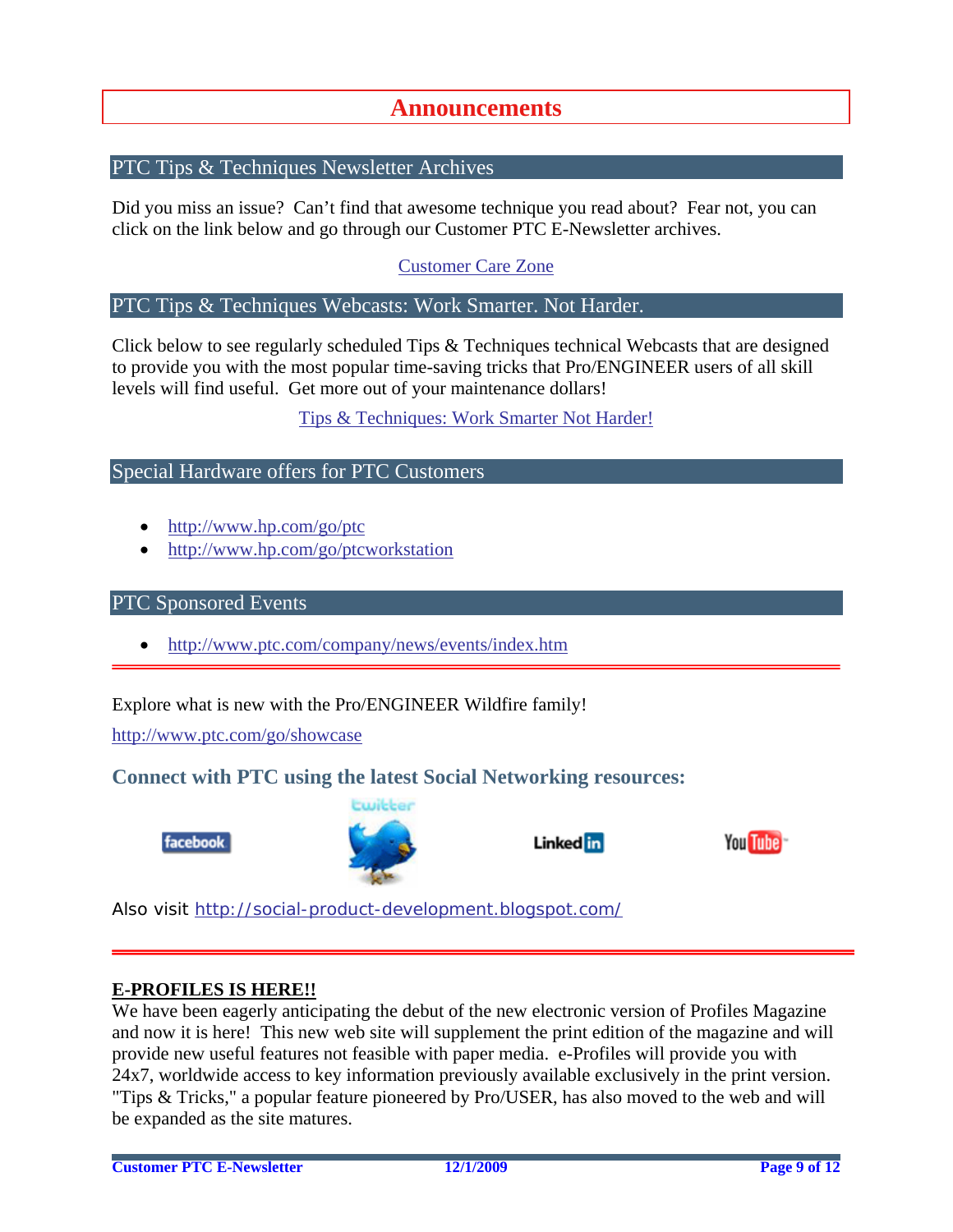Please take a few minutes to check out this new web site. We don't think you will be disappointed.

<http://profilesmagazine.com/>

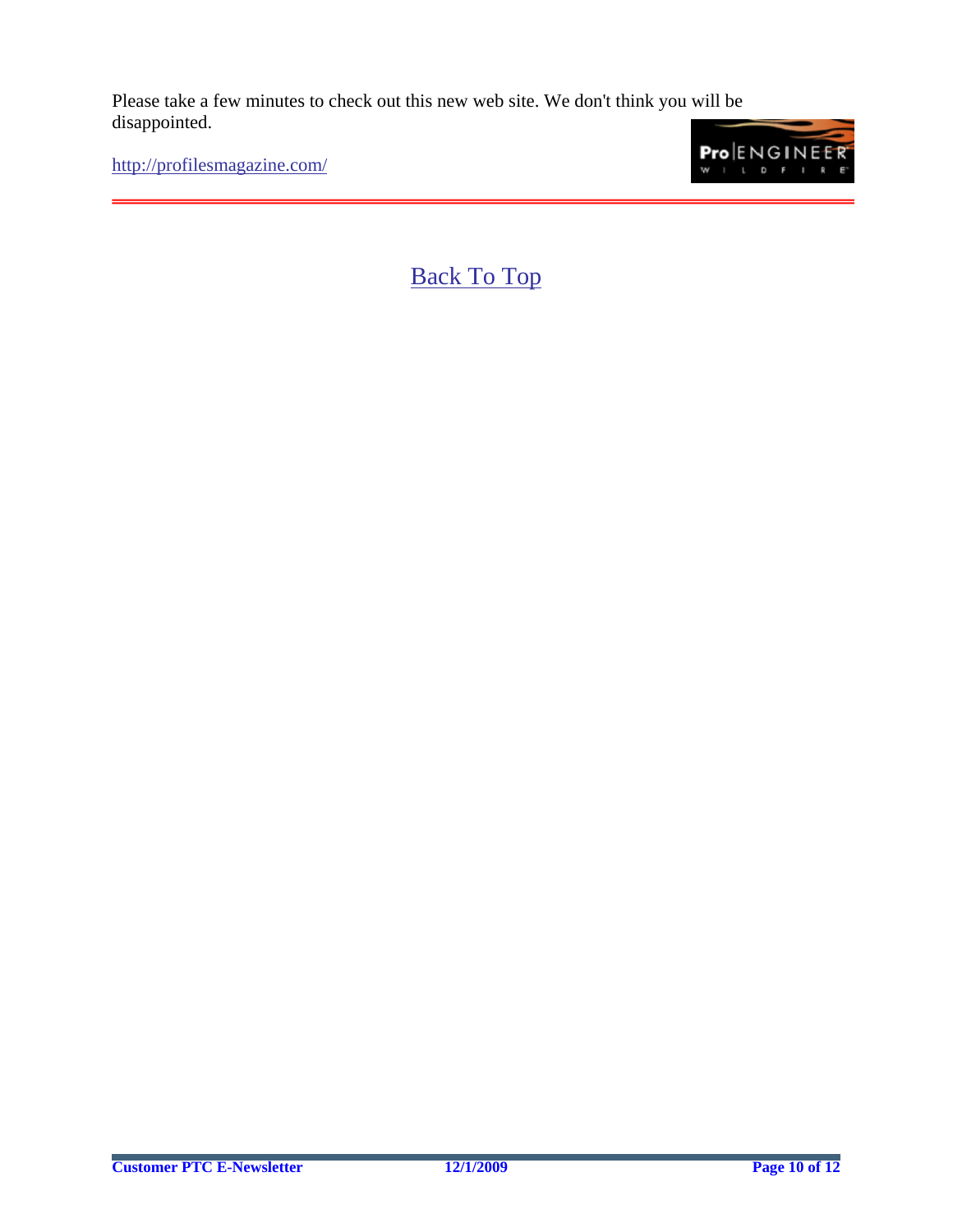# **Upcoming Events & Training Class Schedules**

<span id="page-10-0"></span>

| Upcoming, 2009      | Your local Pro/Engineer User Groups<br>http://www.ptcuser.org/rugs/ |
|---------------------|---------------------------------------------------------------------|
| June $6 - 9$ , 2010 | Orlando, FL USA<br>PTC/USER World Event<br>http://www.ptcuser.org/  |

#### Events

Our seminars and conferences seek to provide you with relevant information regarding product development trends in your industry as well as innovative software learning experiences. Think of them as a constructive day off where you can share experiences and swap ideas with your peers.

If you can't manage to get away, we'll bring it to you. Check back often for regularly scheduled live webcast events.

#### [You're Invited to Attend…](http://www.ptc.com/company/news/events/index.htm)

Please visit the [PTC Education Services](http://www.ptc.com/services/edserv/) website for the latest training information including course descriptions, schedules, locations, and pricing.

• Attend a course at any PTC Center and receive a free copy of Pro/ENGINEER Wildfire Student Edition!

<http://www.ptc.com/services/edserv/index.htm>

#### Live Instructor-Lead Virtual PTC Training Courses

Virtual Classrooms provide interactive learning with a trained PTC instructor in convenient and manageable sessions that last approximately 4 hours over a series of days. It's easy to join a class right from your desk using a phone or voice-over IP technology.

Sessions are performed just like a traditional ILT (including interactive exercises where you and the instructor can work on lab exercises together) and feature some of our most popular ILT courses. These sessions cover the exact same material as the traditional ILT in-center courses. Also look for some of our most frequently requested mini-topics delivered in the same format that are only an hour - two hours in duration.

If you have any questions about these sessions or would like to see getting other courses, not on this list, on the schedule please feel free to contact me for more details. They are a great way to bring training to you without you having to worry about location or being out from work for long stretches.